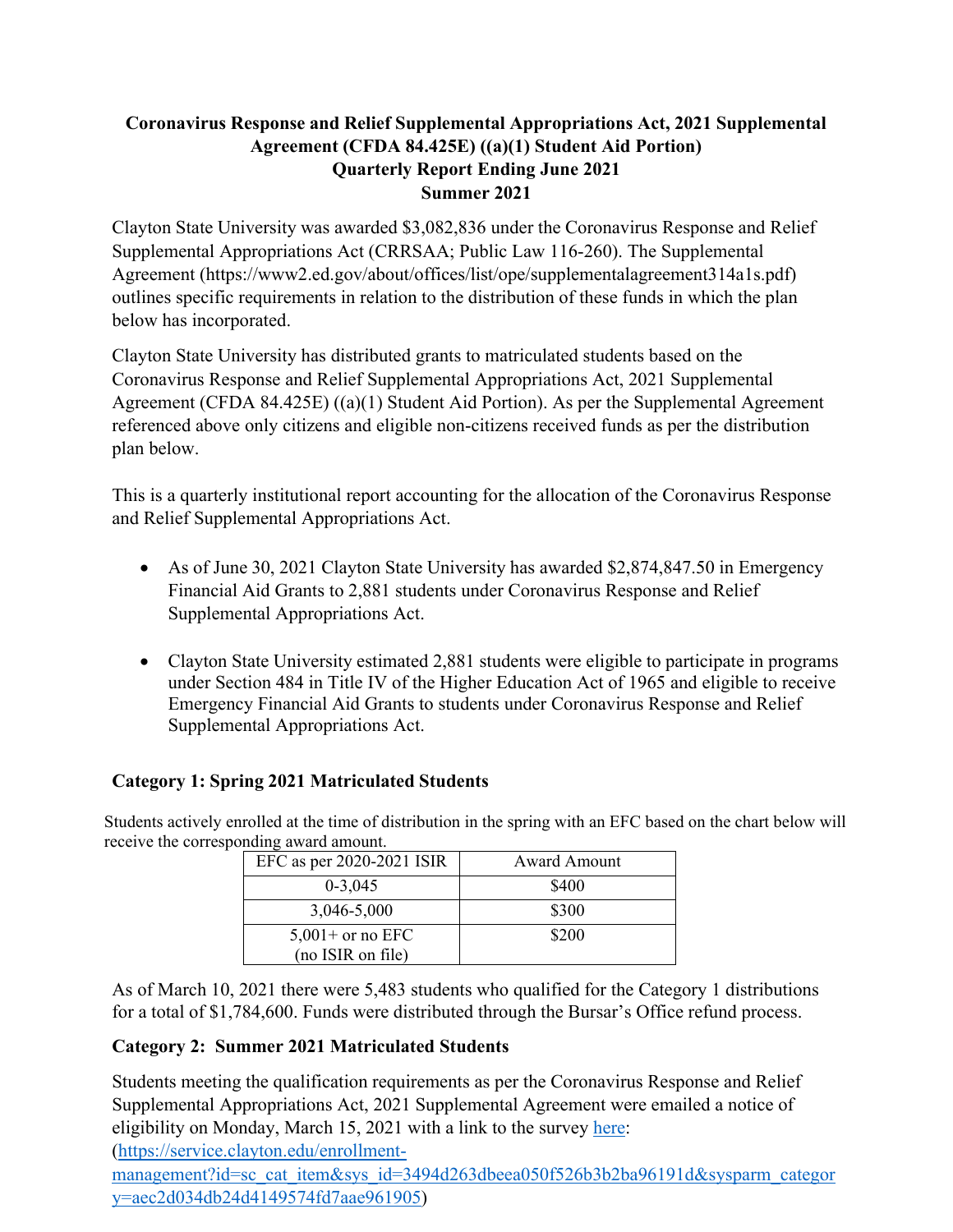Students had until May 12, 2021 to complete the survey. Please see the FAQs below and if students have additional questions, please contact the Financial Aid Office at [financialaid@clayton.edu](mailto:financialaid@clayton.edu) or 678-466-4815.

> o On May 13, 2021 the survey was closed and the amount of the summer awards were determined based on the total eligible students. Students received amounts in the summer that corresponded with their EFC as per the chart below.

| EFC as per Completed FASFA | <b>Award Amount</b> |
|----------------------------|---------------------|
| $0 - 3.045$                | \$453               |
| 3,046-5,000                | \$311               |
| $5.001+$                   | \$210               |

- o Students enrolled in summer 2021 who completed the survey indicating they permit the funds to be used for their account had those funds posted to their account on May 17, 2021. Any refunds as a result of those funds was generated to students actively enrolled in the summer 2021 semester in June 2021 through the Bursar Office refund process.
- o Qualified students enrolled in summer 2021 who did not indicate on a survey for the funds to be placed on their account or qualified students enrolled in summer 2021 that did not complete the survey had the amount designated to them based on the chart above on May 17, 2021. The designated funds were provided to actively enrolled and qualified students for summer 2021 in June 2021 through the Bursar Office refund process.
- $\circ$  Any remaining funds after June 2021 will be equally divided among the 0-3,045 EFC range and pushed to actively enrolled students through the Bursar Office refund process in July 2021 as part of the summer semester.

#### **What is the CRRSAA Supplemental Grant?**

The Coronavirus Response and Relief Supplemental Appropriations Act has been released by the U.S. Department of Education. The CRRSAA Supplemental Grant will provide to colleges and universities cash grants to students related to the disruptions of their education due to the COVID-19 pandemic.

Please know that CRRSAA Supplemental Grant awards may vary from student to student based on economic need just as other federal aid (Pell, SEOG) varies. The Financial Aid office at Clayton State University will determine your eligibility for the CRRSAA Supplemental Grant funds using the guidelines provided by the Federal Department of Education.

#### **Who is eligible for the CRRSAA Supplemental Grant?**